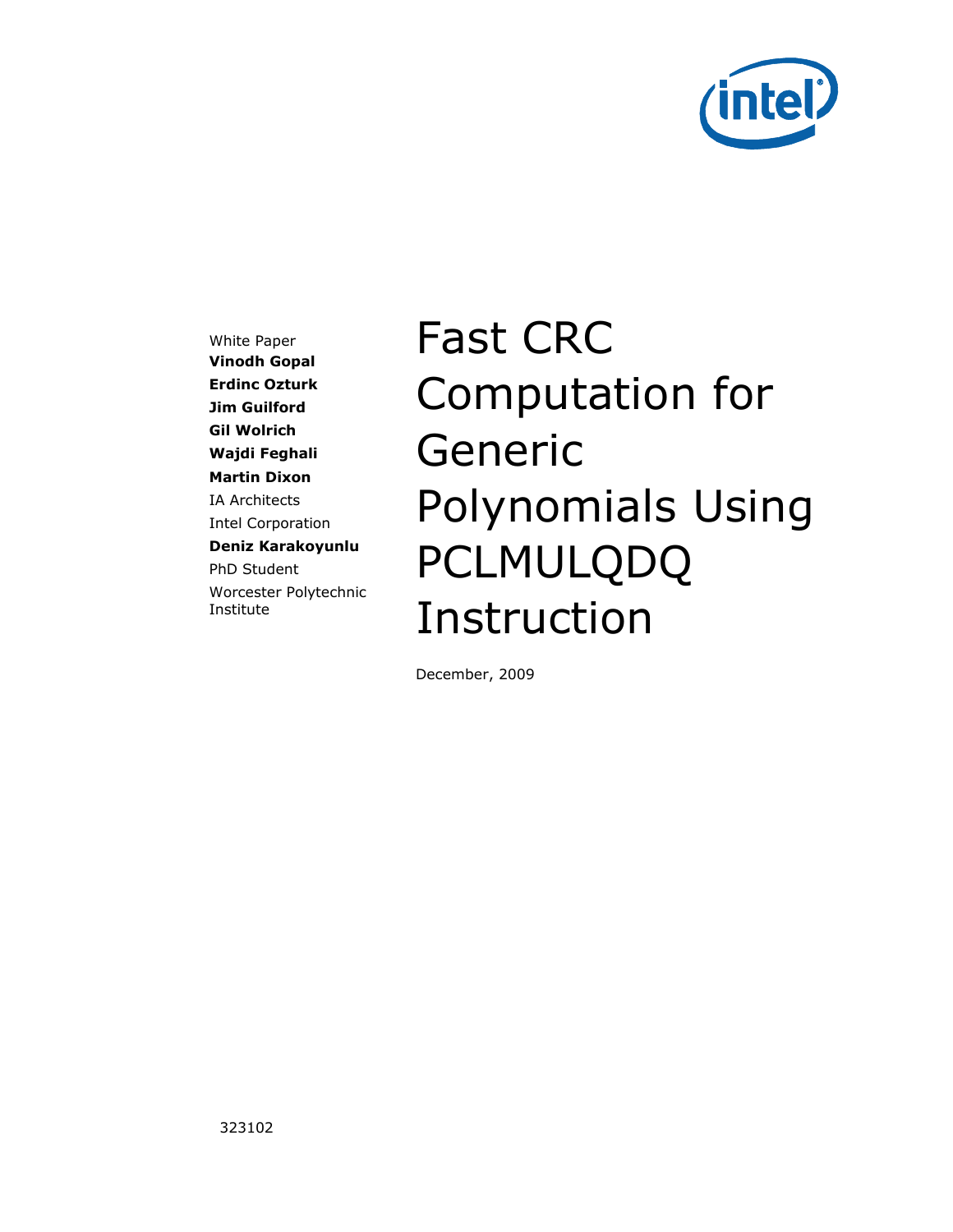

*Fast CRC Computation Using PCLMULQDQ Instruction*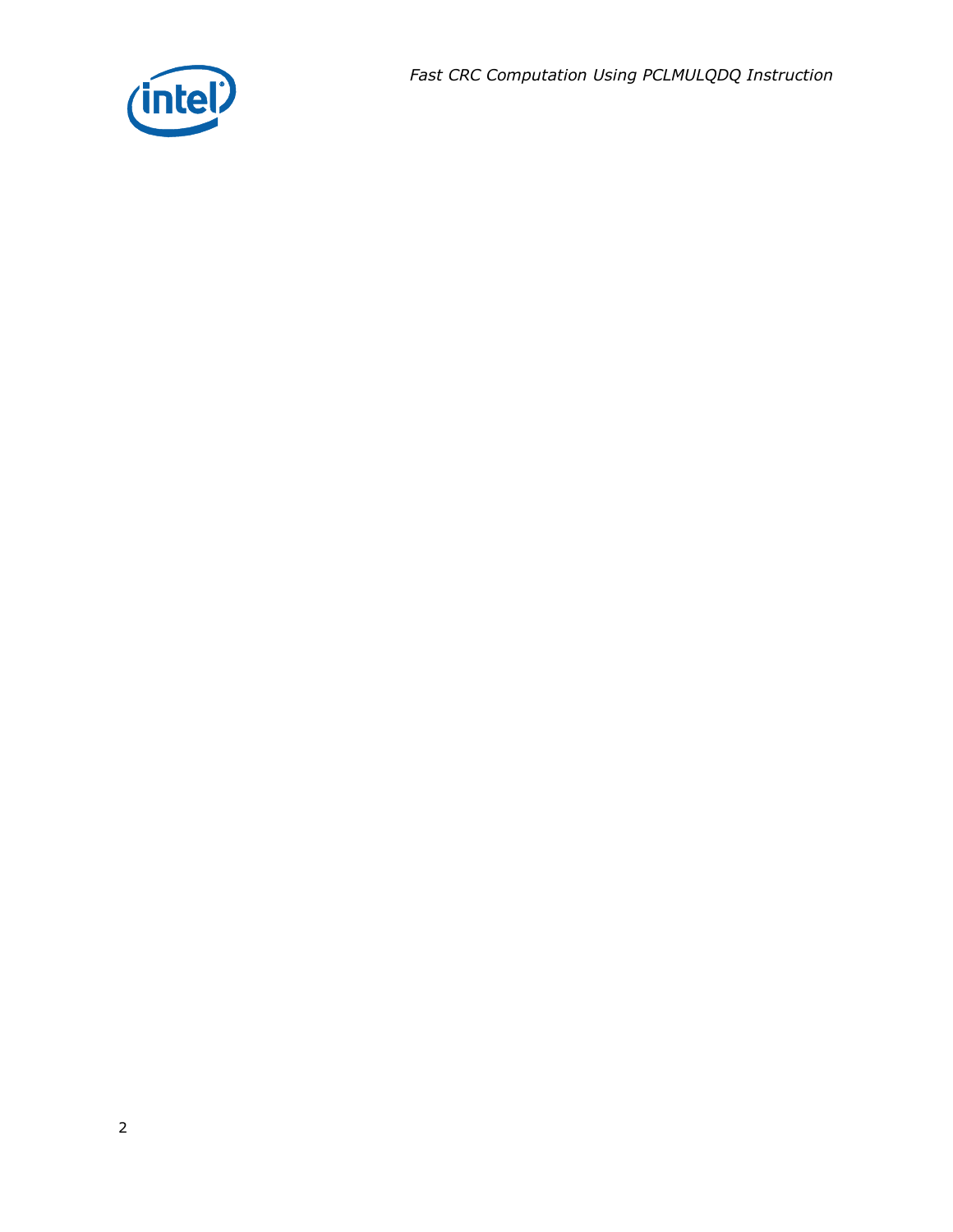

# *Executive Summary*

This paper presents a fast and efficient method of computing CRC on IA processors with generic polynomials using the carry-less multiplication instruction – PCLMULQDQ.

Instead of reducing the entire message with traditional reduction algorithms, we use a faster folding approach to reduce an arbitrary length buffer to a small fixed size to be reduced further by traditional methods such as Barrett reduction.

Parallelized folding approach is used to maximize the throughput of PCLMULQDQ instructions. We show how to do this efficiently for data buffers of arbitrary length.

The final reduction part is only slightly different for different sized polynomials (e.g., a 32-bit CRC and a 16-bit CRC).

With our novel folding methods, CRC computation using PCLMULQDQ is faster than best software routines that don't use the instruction, on a range of IA processor cores.

This paper will enable customers to code and optimize any CRC application for maximum performance on Westmere. We use real examples in the paper to illustrate the methods.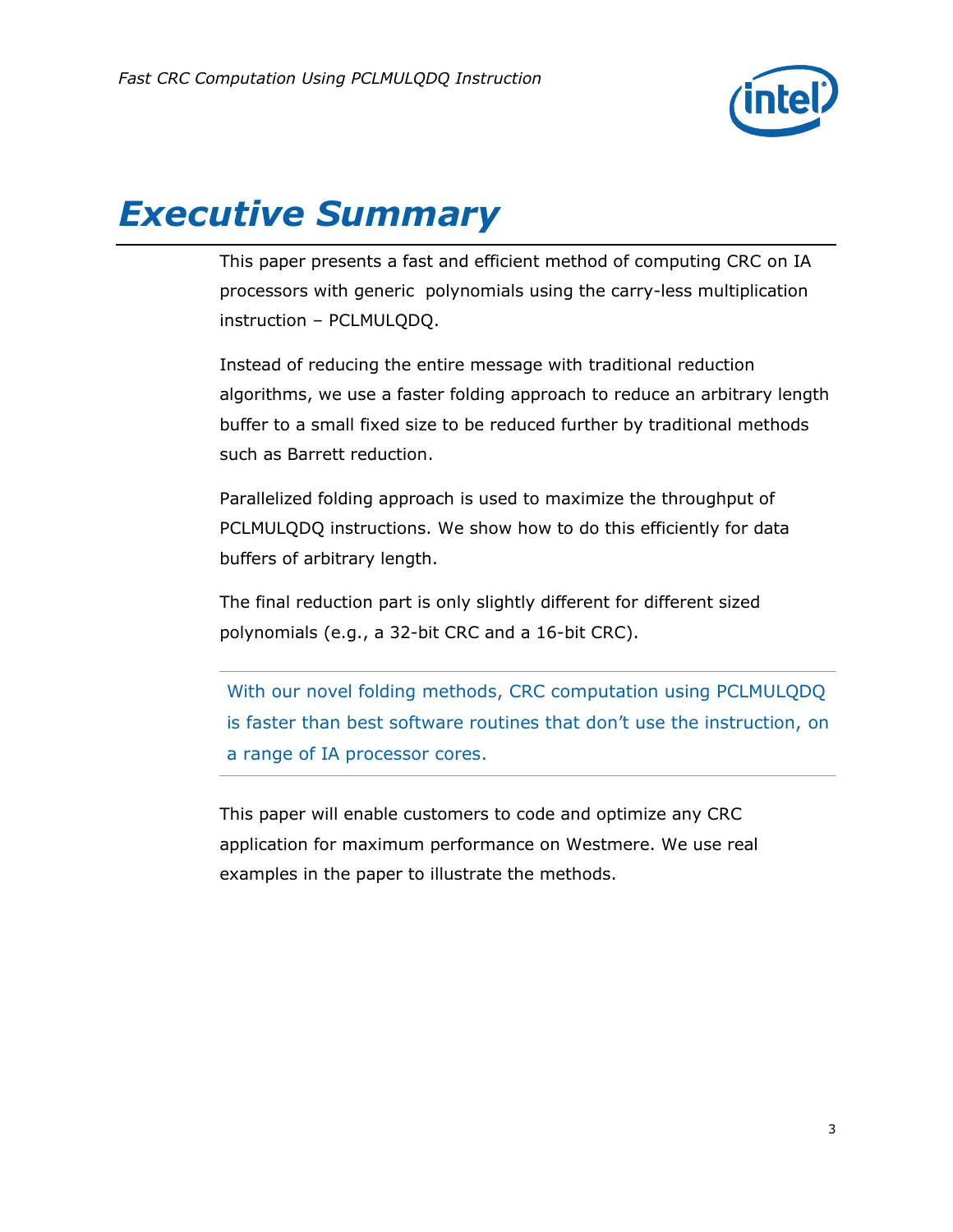

# **Contents**

| Example of 32-bit CRC with bit-reflected data (gzip CRC) 21 |  |
|-------------------------------------------------------------|--|
|                                                             |  |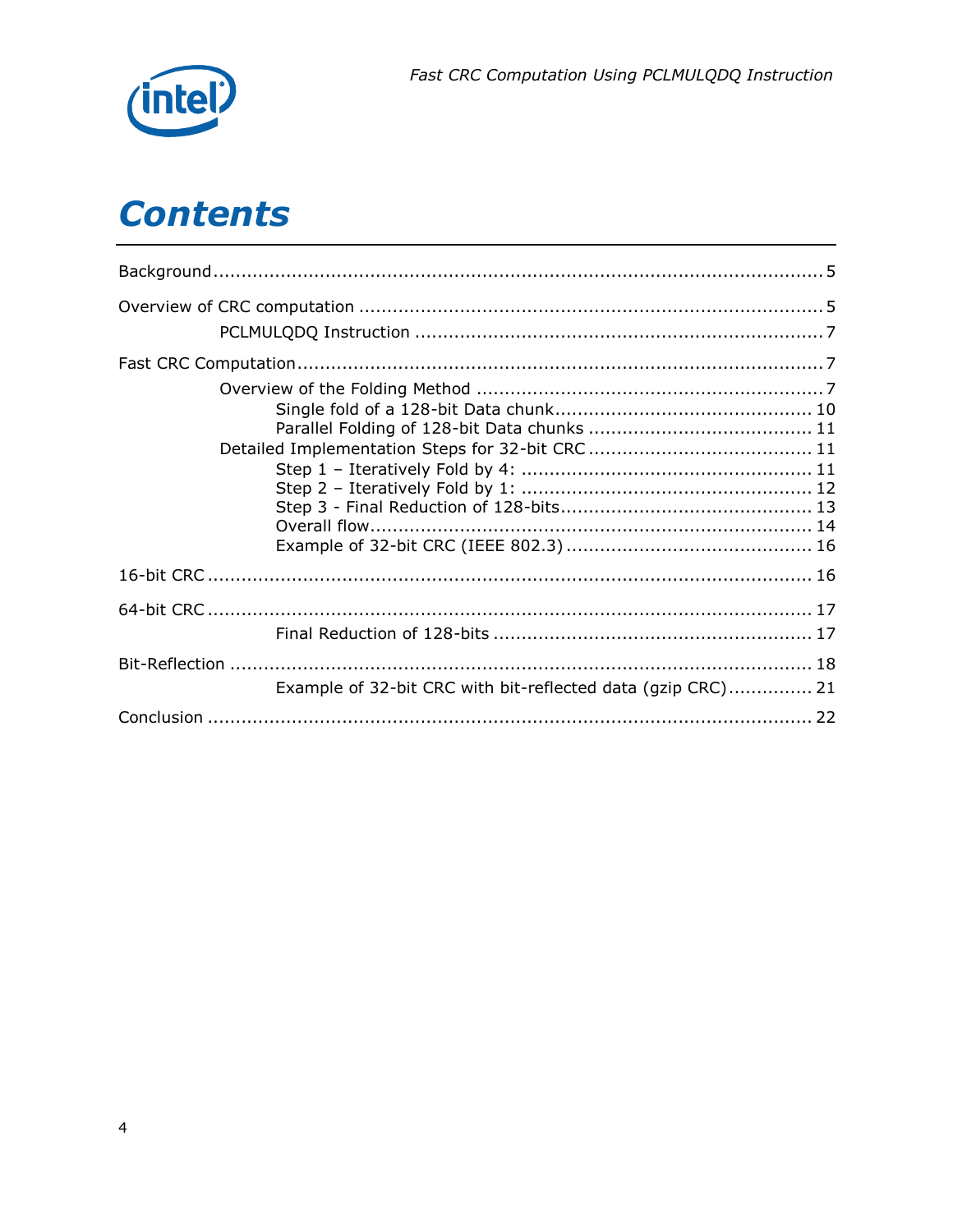

# <span id="page-4-0"></span>*Background*

A Cyclic Redundancy Check (CRC) is the remainder, or residue, of binary division of a potentially long message, by a CRC polynomial. This technique is ubiquitously employed in communication and storage applications due to its effectiveness at detecting errors and malicious tampering. It is a simple operation; one merely applies the CRC to calculate the residue of the data one wishes to protect and appends it to the end of the data stream. When the transmission is received or the stored data is retrieved, the CRC residue is re-generated and confirmed against the appended residue.

With the explosion of high-speed networking and the dramatic increase in storage demands over the past decade, CRC residue generation has become a significantly harder problem. Data networks transmitting 10 Gigabits/second of data are commonplace, with even faster networks on the horizon. Designers in the networking and storage space are challenged to support many different CRC polynomials due to the multiplicity of mainstream transmission protocols. Due to the conflicting demands of increased speed and polynomial flexibility, it is highly desirable to have a system that can satisfy both of these requirements simultaneously.

# <span id="page-4-1"></span>*Overview of CRC computation*

We can define the CRC value of a message M of any length, corresponding to the binary polynomial M (x) as:

CRC (M  $(x)$ ) =  $x^{\deg(P(x))}$  • M $(x)$  mod P  $(x)$ 

where the polynomial  $P(x)$  defines the CRC algorithm and the symbol " $\bullet$ " denotes carry-less multiplication.

For a 32 bit CRC algorithm, P(x) is a polynomial of degree 32.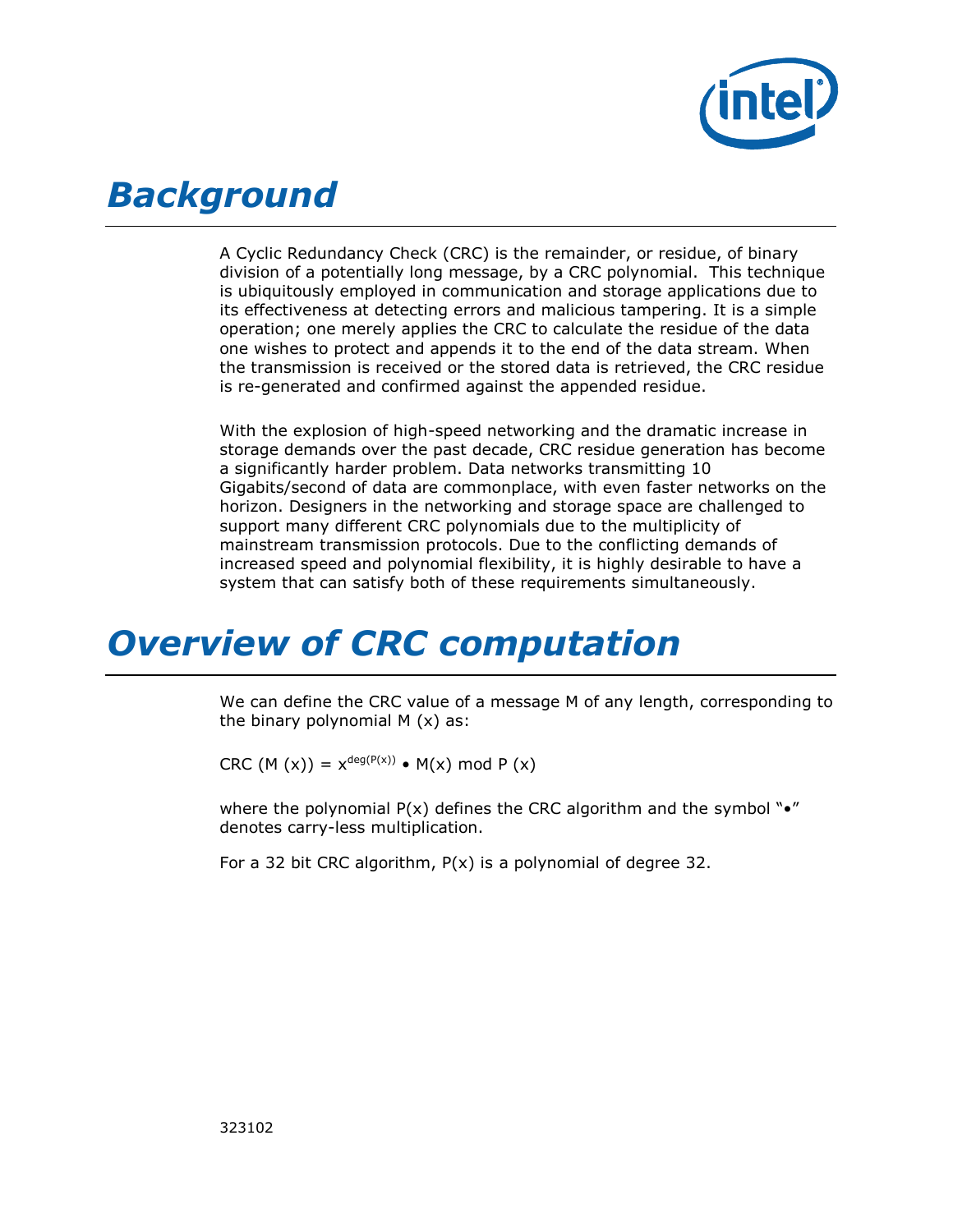

#### **Figure 1. 32-bit CRC Operation**



CRC can be computed as the modular residue of a large polynomial defined over the Galois field GF(2) with respect to the CRC polynomial. An example illustrating this fact for a 32-bit CRC is shown in Figure 1. Modular reduction over binary fields can be performed efficiently using Barrett/Montgomery style reductions if we can perform efficient carry-less multiplication. If there is no efficient carry-less multiplication, the traditional methods use multiple lookup tables to compute the CRC – these methods are not as fast as our methods using carry-less multiplication and suffer from the need to store large lookup tables per polynomial.

<span id="page-5-0"></span>In the following discussions, we focus on 32-bit CRC to illustrate the main points; however, these points apply to polynomials of other sizes as well. A straightforward implementation of 32-bit CRC operation using carry-less multiplication, requires reducing 64 bits of data down to 32-bits at each iteration using the traditional GF(2) reduction methods. This reduction is expensive, because it needs two dependent carry-less multiplication operations for each iteration and reduces 32 bits of the data. Alternatively, the data can be repeatedly folded down by 128 bits at a time, taking advantage of the PCLMULQDQ carry-less multiplication instruction. Using this approach, the reduction to 32-bits will be necessary only at the end yielding a faster reduction scheme.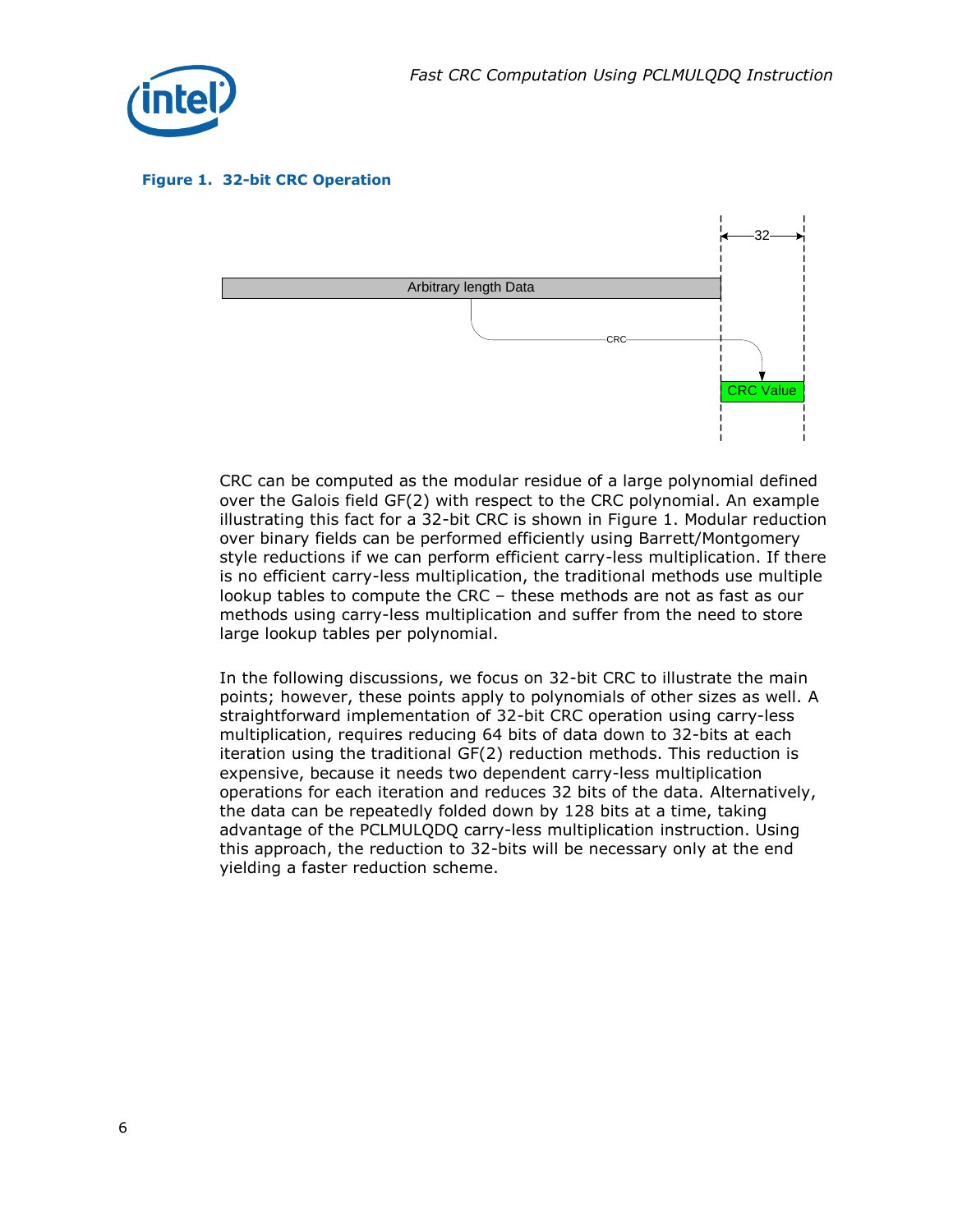

# **PCLMULQDQ Instruction**

PCLMULQDQ instruction performs carry-less multiplication of two 64-bit quadwords which are selected from the first and the second operands according to the immediate byte value.

### **Instruction format:** PCLMULQDQ xmm1, xmm2/m128, imm8

**Description:** Carry-less multiplication of one quadword (8-byte) of xmm1 by one quadword (8-byte) of xmm2/m128, returning double quadwords (16 bytes). The immediate byte is used for determining which quadwords of xmm1 and xmm2/m128 should be used. Due to the nature of carry-less multiplication, the most-significant bit of the result will be 0.

#### **Opcode:** 66 0f 3a 44

The presence of PCLMULQDQ is indicated by the CPUID leaf 1 ECX[1]. Operating systems that support the handling of Intel SSE state will also support applications that use AES extensions and the PCLMULQDQ instruction. This is the same requirement for Intel SSE2, Intel SSE3, Intel SSSE3, and Intel SSE4.

The immediate byte values are used as follows:

| imm[7:0] | <b>Operation</b>                 |
|----------|----------------------------------|
| 0x00     | xmm2/m128[63:0] • xmm1[63:0]     |
| 0x01     | xmm2/m128[63:0] • xmm1[127:64]   |
| 0x10     | xmm2/m128[127:64] • xmm1[63:0]   |
| 0x11     | xmm2/m128[127:64] • xmm1[127:64] |

# <span id="page-6-0"></span>*Fast CRC Computation*

# <span id="page-6-1"></span>**Overview of the Folding Method**

For any application that requires CRC one can pre-compute a few constants (that are a function of the polynomial) and then repeatedly apply these constants to fold the most-significant chunks of the data buffer, at each stage creating a new buffer that is smaller in length but congruent (modulo the polynomial) to the original one, as illustrated in Figure 2.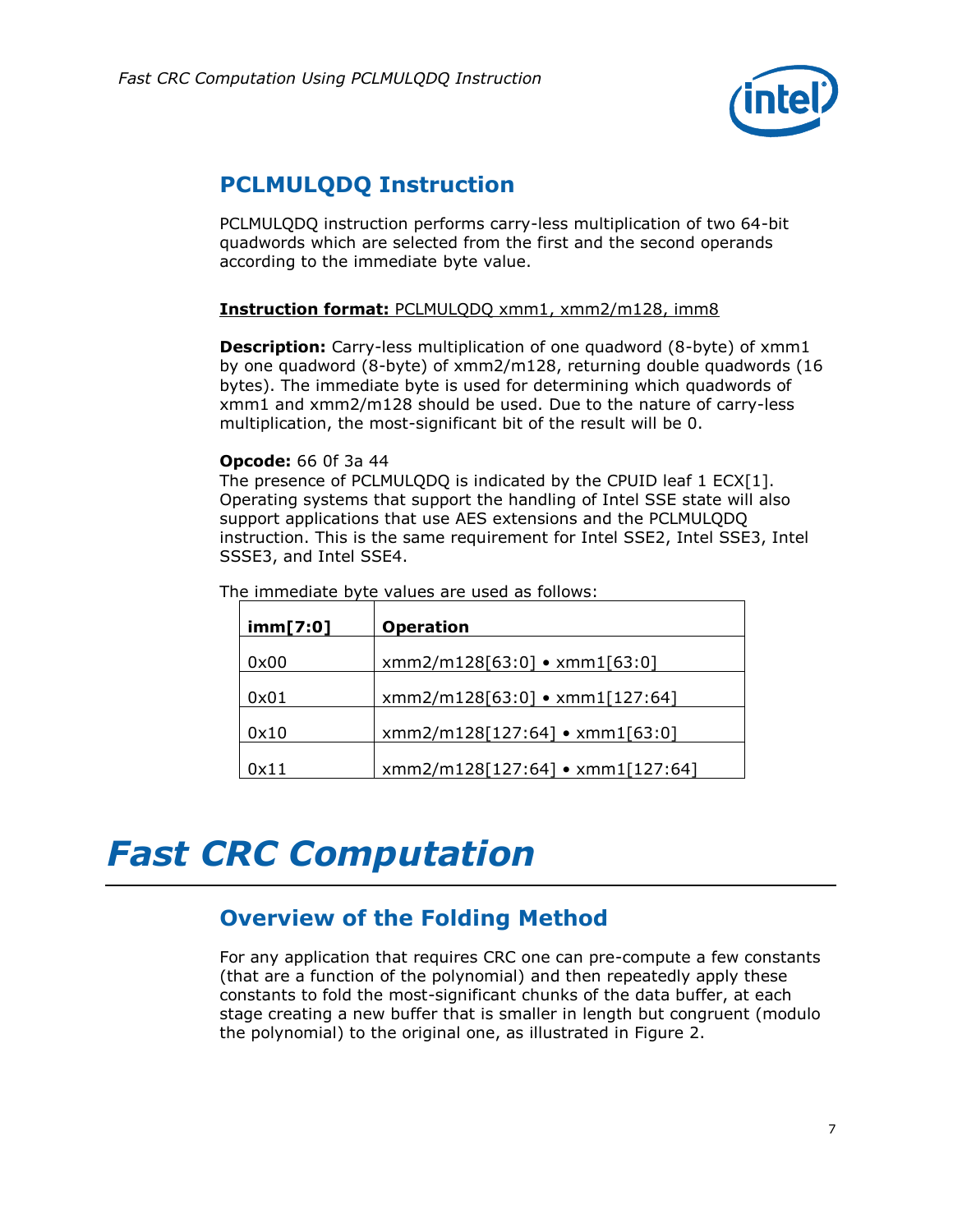

#### **Figure 2. General Description of Folding a Data Buffer**



In Figure 2, we show folding in its simplest form, where a most-significant chunk of data is folded into an adjacent chunk of the same size reducing the data buffer to one that is smaller in length by the length of the chunk.

In Figure 3, we show a more generalized approach to folding where we fold the most-significant chunk to an arbitrary position in the data buffer. More specifically, let  $D(x)$  and  $G(x)$  be the most significant 128-bit and remaining T-bit (T  $>= 128$ ) chunks respectively of a data buffer M(x). In order to fold 128 bits of data, we could compute  $D(x) \cdot [x^T \mod P(x)]$  and XOR (bit-wise exclusive or) it with  $G(x)$ . This follows from the fact that:

 $M(x) = D(x) \cdot x^T \oplus G(x)$ 

### $M(x) \text{ mod } P(x) = \{D(x) \cdot [x^T \text{ mod } P(x)] \oplus G(x)\} \text{ mod } P(x)$

We can precompute **[x <sup>T</sup> mod P(x)]**, which would be a 32-bit constant for 32-bit CRC. The product  $D(x) \cdot [x^T \mod P(x)]$  would yield a (128+32) 160-bit result which cannot be handled efficiently in a typical SSE2 architecture.

Therefore, we treat  $D(x)$  as two 64-bit chunks:  $H(x)$  and  $L(x)$ . Then the following computation will result in a reduced 96-bit data chunk that is congruent to  $D(x) \bullet x^T$  modulo  $P(x)$ :

### $D(x) \cdot [x^T \bmod P(x)] \equiv {H(x) \cdot [x^{(T+64)} \bmod P(x)]} \oplus {L(x) \cdot [x^T \bmod P(x)]}$ **P(x)]}**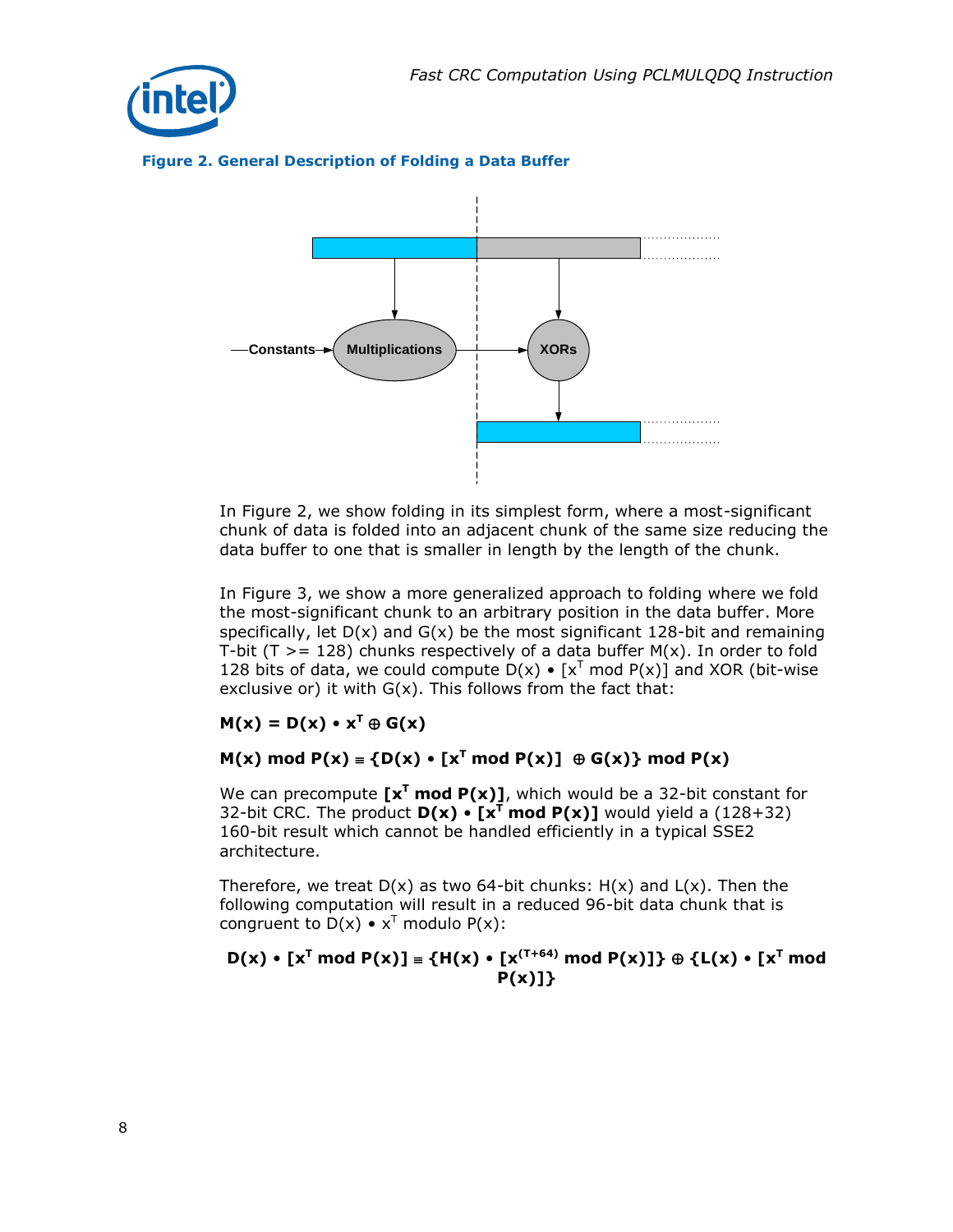

Finally XOR of this result with G(x) will effectively compute a folded version of the data buffer that is 128 bits shorter in length than the original buffer M(x), but congruent modulo the polynomial. Note that we need to precompute two 32-bit constants  $\mathbf{x}^{(T+64)}$  mod  $\mathbf{P(x)}$ ] and  $\mathbf{x}^T$  mod  $\mathbf{P(x)}$ ].

 $M(x) \text{ mod } P(x) = {H(x) \cdot [x^{(T+64)} \text{ mod } P(x)]} \oplus {L(x) \cdot [x^{T} \text{ mod } P(x)]}$ 

### $\oplus$  G(x) mod P(x)

For convenience we use a 128-bit chunk as the smallest chunk to be folded (though this actually requires a pair of carry-less multiplications) since it permits efficient operations with the 128-bit XMM registers. We should note that this analysis extends naturally to a larger data buffer **M(x)**, and T can be a smaller distance not required to be defined as the entire remaining bits of **M(x)**, but any portion thereof. For efficient implementations, T is chosen as close to the most-significant chunk as possible.

<span id="page-8-0"></span>

#### **Figure 3: Folding a 128-bit Data Chunk across T-bits**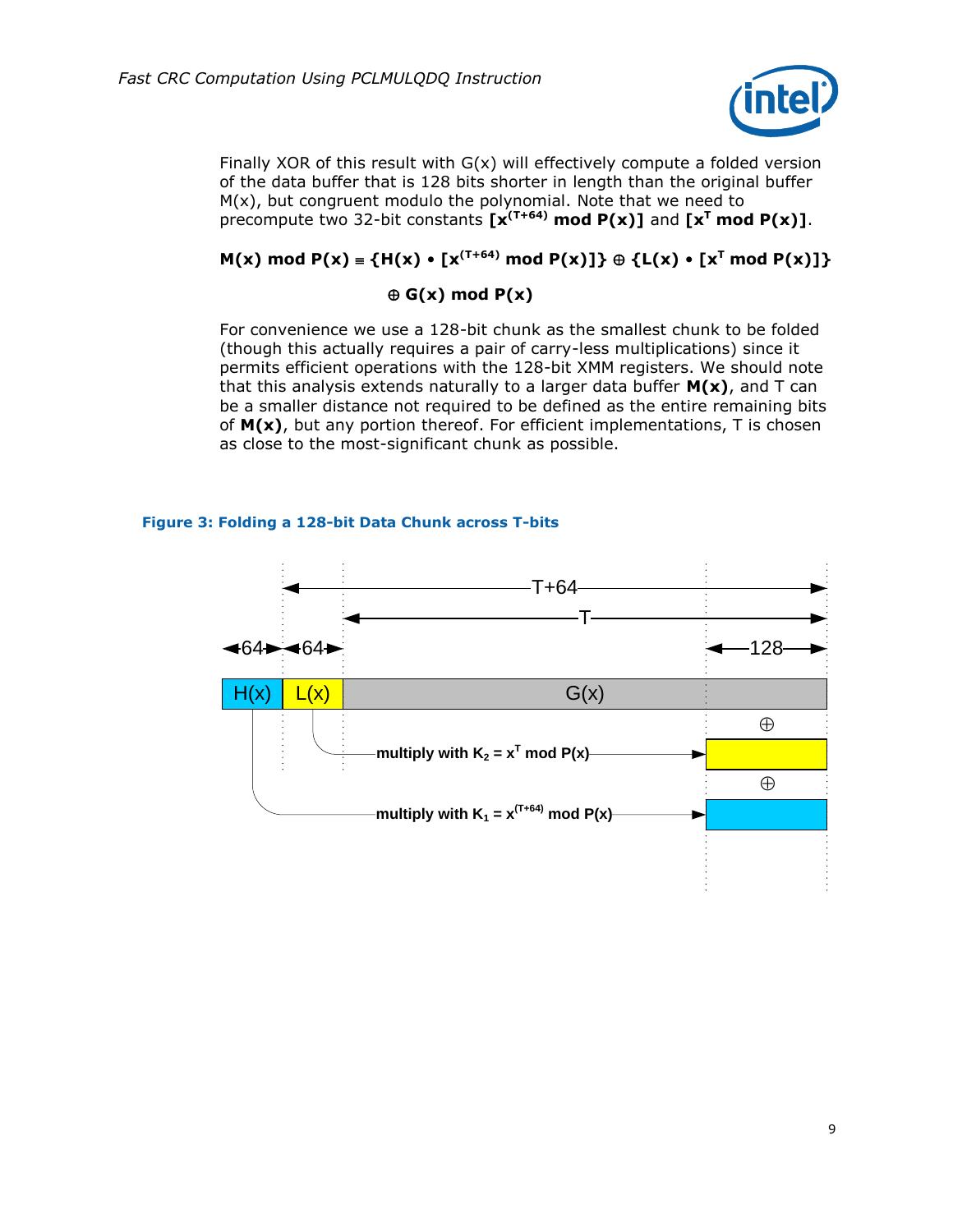

# **Single fold of a 128-bit Data chunk**

Given a data buffer whose length  $\geq$  = 2\*128 bits, we can reduce it by 128 bits iteratively. In this case, we simply work with two adjacent 128-bit blocks, setting T = 128. The constants are  $K_1 = [x^{(128+64)} \text{ mod } P(x)]$  and  $K_2 = [x^{128} \text{ mod } P(x)].$ 

**Figure 4. Pseudo-code for Single Folding (T = 128)**

```
Fold_by_1_loop: ; for(i=rax-1; i>0 ; i--) {
  movdqa xmm2, xmm1 ; xmm2 = xmm1;
  add rcx, 16 ; buf += 16;
  movdqa xmm0, [rcx] ; xmm0 = buf;
  pshufb xmm0, [SHUF_MASK] ; endianness swap if required
  pclmulqdq xmm1, xmm3, 0x00 ; xmm1 = clmul(xmm1 , K2);
  pclmulqdq xmm2, xmm3, 0x11 ; xmm2 = clmul(xmm2, K_1);
  pxor xmm0, xmm1 ; xmm0 = xmm0 \oplus xmm1;
  pxor x \text{mm0}, x \text{mm2} <b>; x \text{mm0} = x \text{mm0} \oplus x \text{mm2};
  movdqa xmm1, xmm0 ; xmm1 = xmm0;
  sub rax, 1
  jne Fold_by_1_loop ; }
SHUF_MASK : DDQ 000102030405060708090A0B0C0D0E0Fh
xmm3 : K1|K2
```
The folding operation allows efficient utilization of the PCLMULQDQ instruction, which computes the carry-less multiplication of two 64-bit operands. The constants  $K_1$  and  $K_2$  for the desired amount of folding are precomputed. Each folding requires 2 PCLMULQDQ operations and 2 PXOR operations as illustrated in the pseudo-code in Figure 4. The pshufb operation is done on the data to conditionally swap bytes to ensure that the XMM register will hold consecutive bits representing powers  $[x^{127}...x^0]$  in the case of normal bit-ordering within the data byte. In the case when the data bits are reversed within a byte, the byte-swapping may be required to get the XMM register to represent consecutive powers  $[x^0...x^{127}]$ .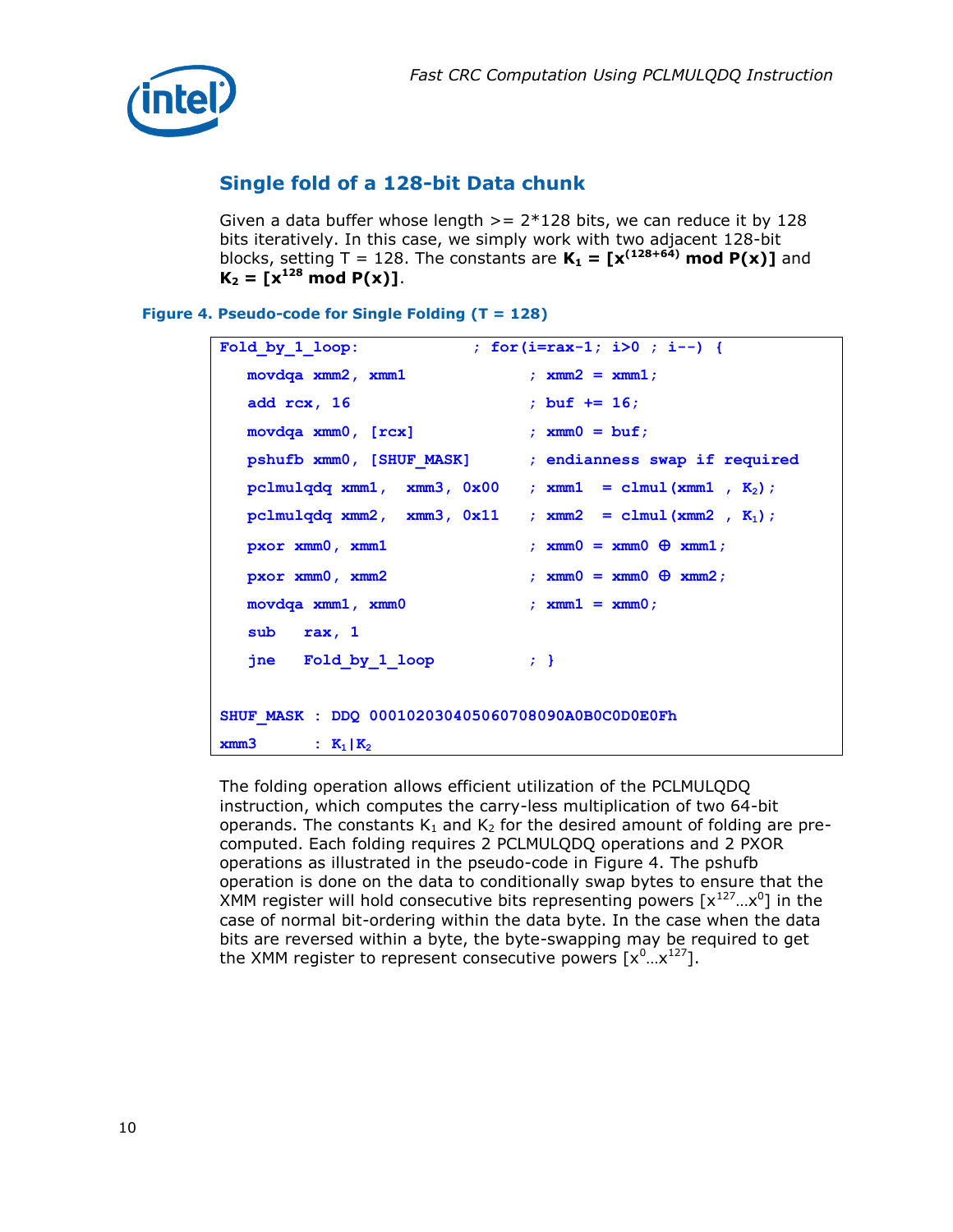

# <span id="page-10-0"></span>**Parallel Folding of 128-bit Data chunks**

In order to further maximize the efficiency of folding, it can be applied on different chunks of the data in a parallel manner as shown in Figure 5.

#### **Figure 5: Folding 4 128-bit Data Chunks in parallel**



Thus for buffers that are suitably large (length  $> = 2*(4*128)$  bits), we can iteratively reduce by 4 folding operations for maximal efficiency, until we have a congruent buffer that is much smaller.

Each of the 4 folds is identical – we work on 128-bit data chunks using the constants  $K_1 = [x^{(512+64)} \text{ mod } P(x)]$  and  $K_2 = [x^{512} \text{ mod } P(x)]$ . This corresponds to  $T = 4*128 = 512$ .

# <span id="page-10-1"></span>**Detailed Implementation Steps for 32-bit CRC**

In this section, we describe the steps required to reduce an arbitrary data buffer to the final CRC, using parallel, single folds and traditional reduction methods to generate the final CRC. For ease of illustration, we assume the data buffer is large enough that it will require all the steps in this section and we assume a 32-bit CRC. We denote the constants in the various steps as **ki**.

# <span id="page-10-2"></span>**Step 1 – Iteratively Fold by 4:**

The parallel folding by 4 operations on an arbitrary length buffer is illustrated in Figure 6.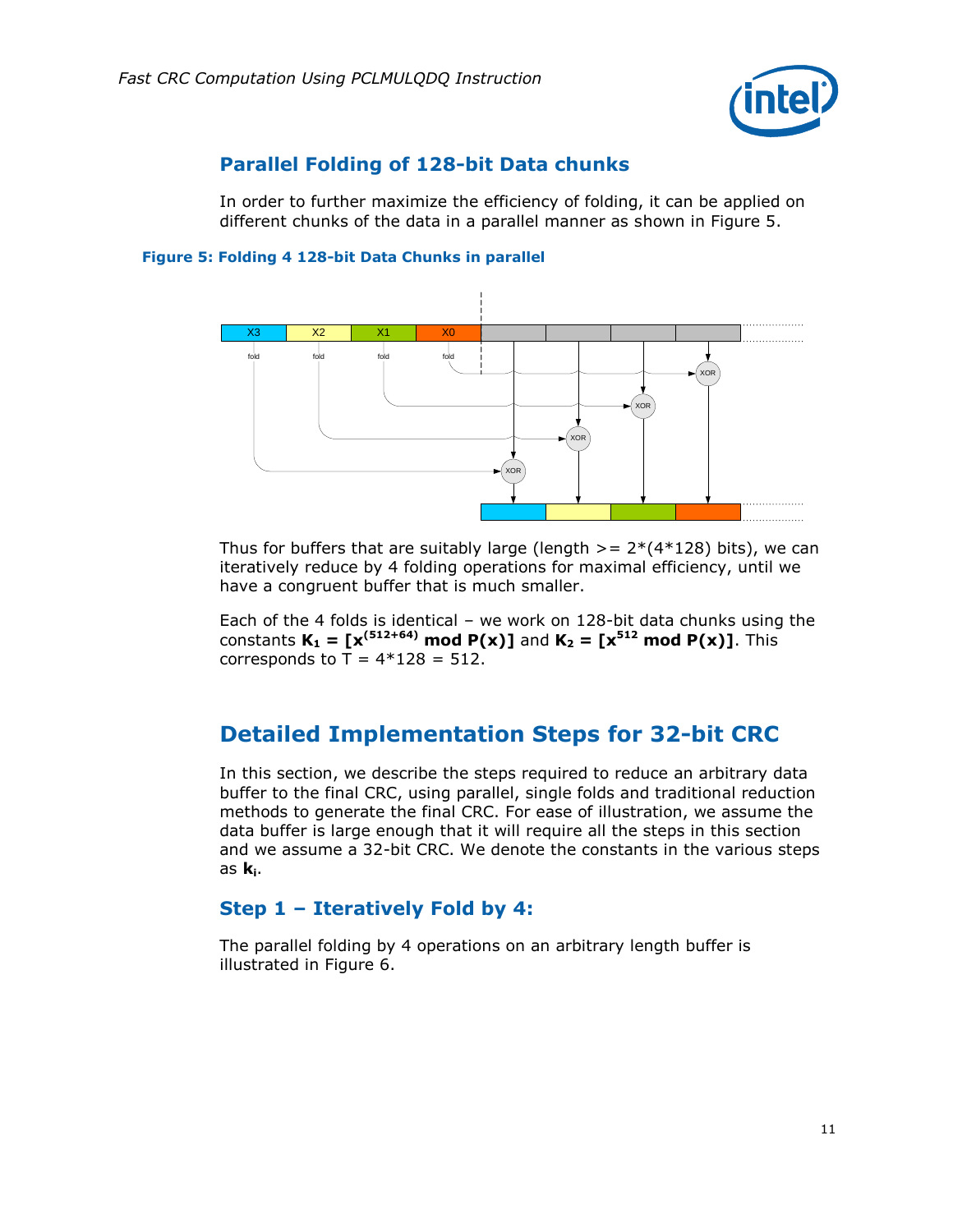

#### **Figure 6: Overall folding-by-4 operation**



Thus for buffers that are suitably large (length  $> = 2*(4*128)$  bits), we iteratively reduce by 4 folding operations, until we have a congruent buffer that is much smaller. This step requires 2 precomputed constants  $\mathbf{k}_1$  =  $[x^{(512+64)} \text{ mod } P(x)]$  and  $k_2 = [x^{512} \text{ mod } P(x)].$ 

This step completes with at least four (for a suitably large initial data buffer) and at most eight 128-bit data chunks. We then fold this buffer iteratively into a single 128-bit chunk using appropriate constants in the next step.

## <span id="page-11-0"></span>**Step 2 – Iteratively Fold by 1:**

Since this step is done only once towards the end of the CRC computation, one does not need to compute the folding of these remaining chunks in parallel. In the worst case there will be seven full 128-bit data chunks and one partially full 128-bit data chunk. The overall folding by 1 operation on the remaining buffer is illustrated in Figure 7.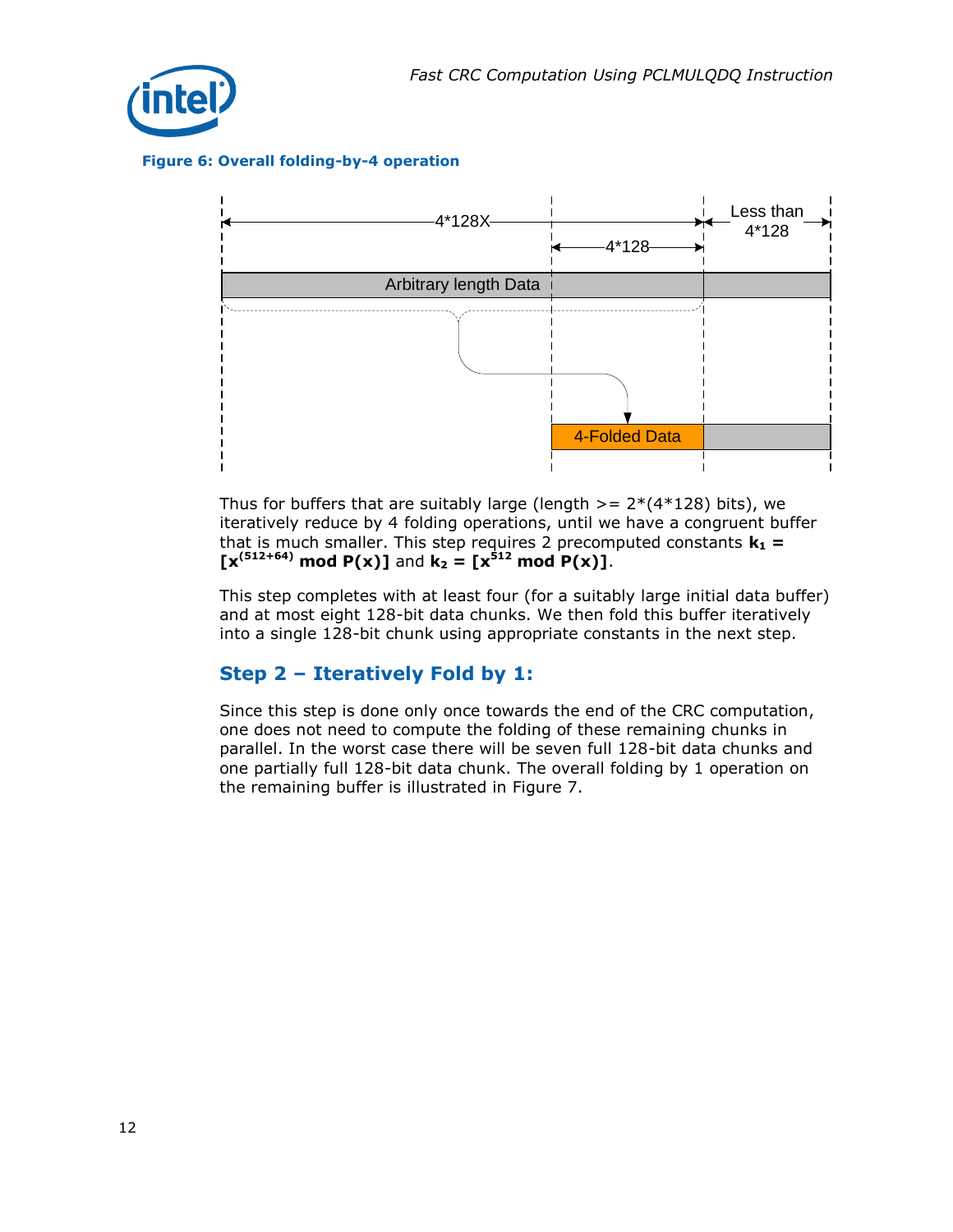





While the length of the buffer is  $>= 2*128$  bits, we iteratively reduce it by 1 fold, until we have a congruent buffer that is much smaller. This step requires 2 precomputed constants  $\mathbf{k}_3 = [\mathbf{x}^{(128+64)} \text{ mod } \mathbf{P}(\mathbf{x})]$  and  $\mathbf{k}_4 = [\mathbf{x}^{128}]$ **mod P(x)]**.

This step completes with at least one (for a suitably large initial data buffer) and at most two 128-bit data chunks. If we have two chunks, then there is one partial data chunk – we pad the data with (most-significant) zeros to 256 bits and then apply another single fold to generate a 128-bit buffer.

## <span id="page-12-0"></span>**Step 3 - Final Reduction of 128-bits**

Finally the 32-bit CRC value is computed from the remaining 128-bit data as shown in Figure 8. Note that k<sub>5</sub> and k<sub>6</sub> are 32-bit values defined as  $k_5 = [x^{96}]$ **mod P(x)]** and  $\mathbf{k}_6 = [\mathbf{x}^{64} \text{ mod } \mathbf{P}(\mathbf{x})]$ . Hence multiplication with  $k_5$  reduces the 128-bit data into 96 bits, and multiplication with  $k_6$  reduces the 96-bit data into 64 bits. The remaining 64-bit data is reduced into the 32-bit CRC value using a traditional GF(2) Polynomial Barrett reduction.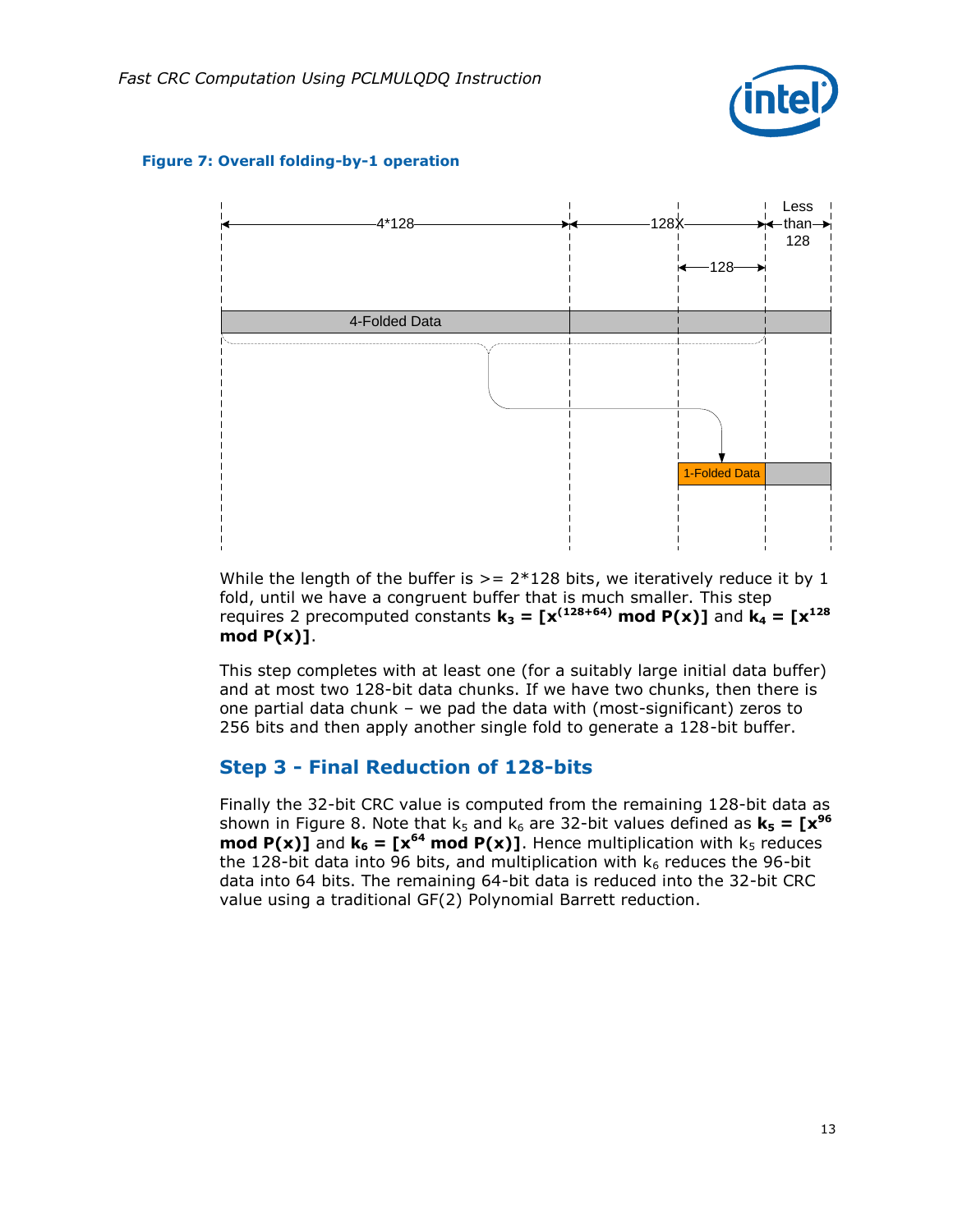





The Barrett Reduction Algorithm is shown in Algorithm 1.

#### **Algorithm 1. Barrett Reduction Algorithm for a degree-32 polynomial modulus (polynomials defined over GF(2))**

**Input:** degree-63 polynomial R(x), degree-32 polynomial P(x),  $\mu = \lfloor (x^{64} /$  $P(x)$ 

**Output:**  $C(x) = R(x) \text{ mod } P(x)$ 

**Step 1:**  $T1(x) = \lfloor (R(x)/x^{32}) \rfloor \cdot \mu$ 

**Step 2:**  $T2(x) = (T1(x)/x^{32}) \cdot P(x)$ 

**Step 3:** 
$$
C(x) = R(x) \oplus T2(x) \mod x^{32}
$$

<span id="page-13-0"></span>After step 3, the 32 high-order coefficients of C will be 0.

## **Overall flow**

The flowchart of the overall CRC operation is shown in Figure 9.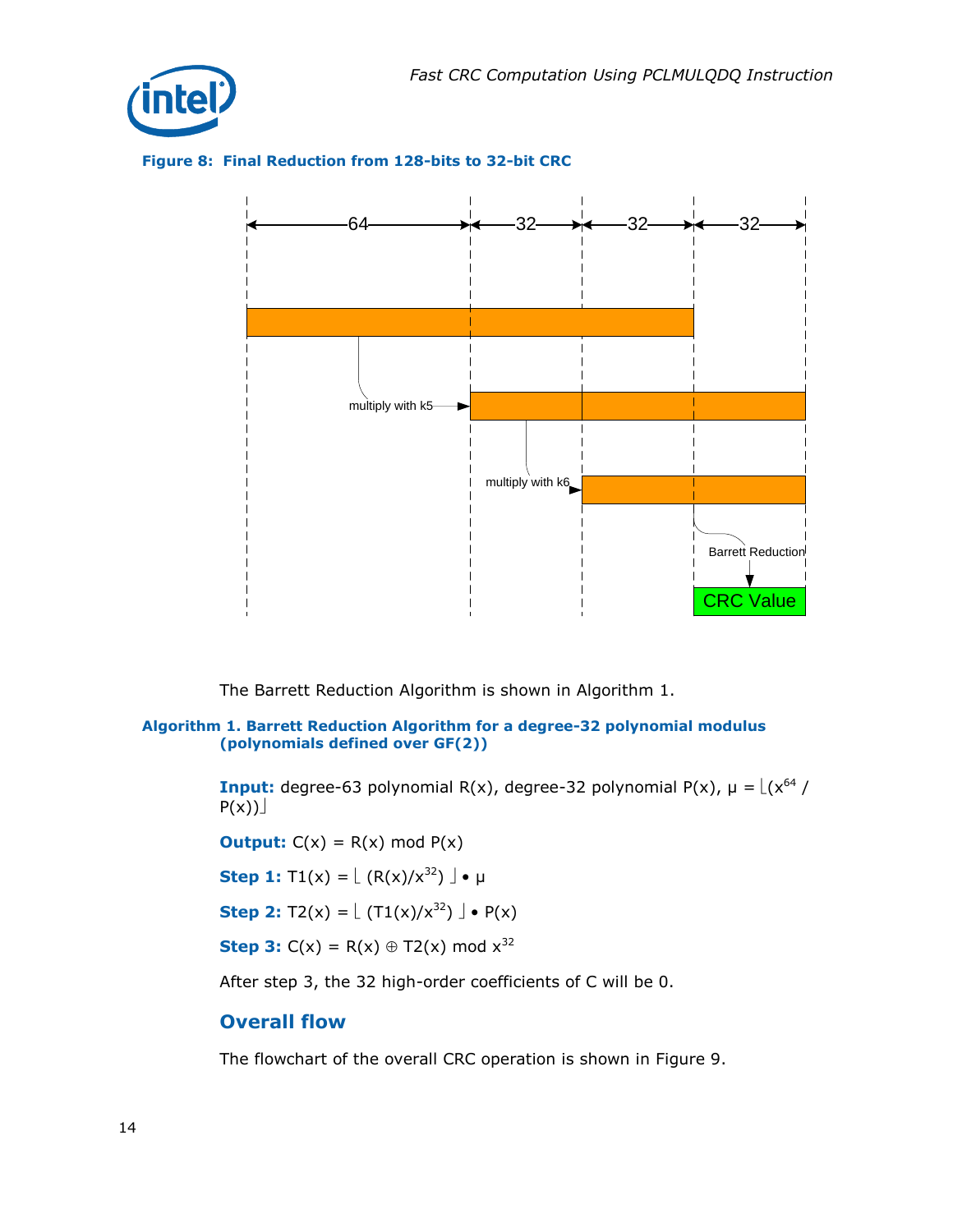

#### **Figure 9. Flowchart of the CRC operation**

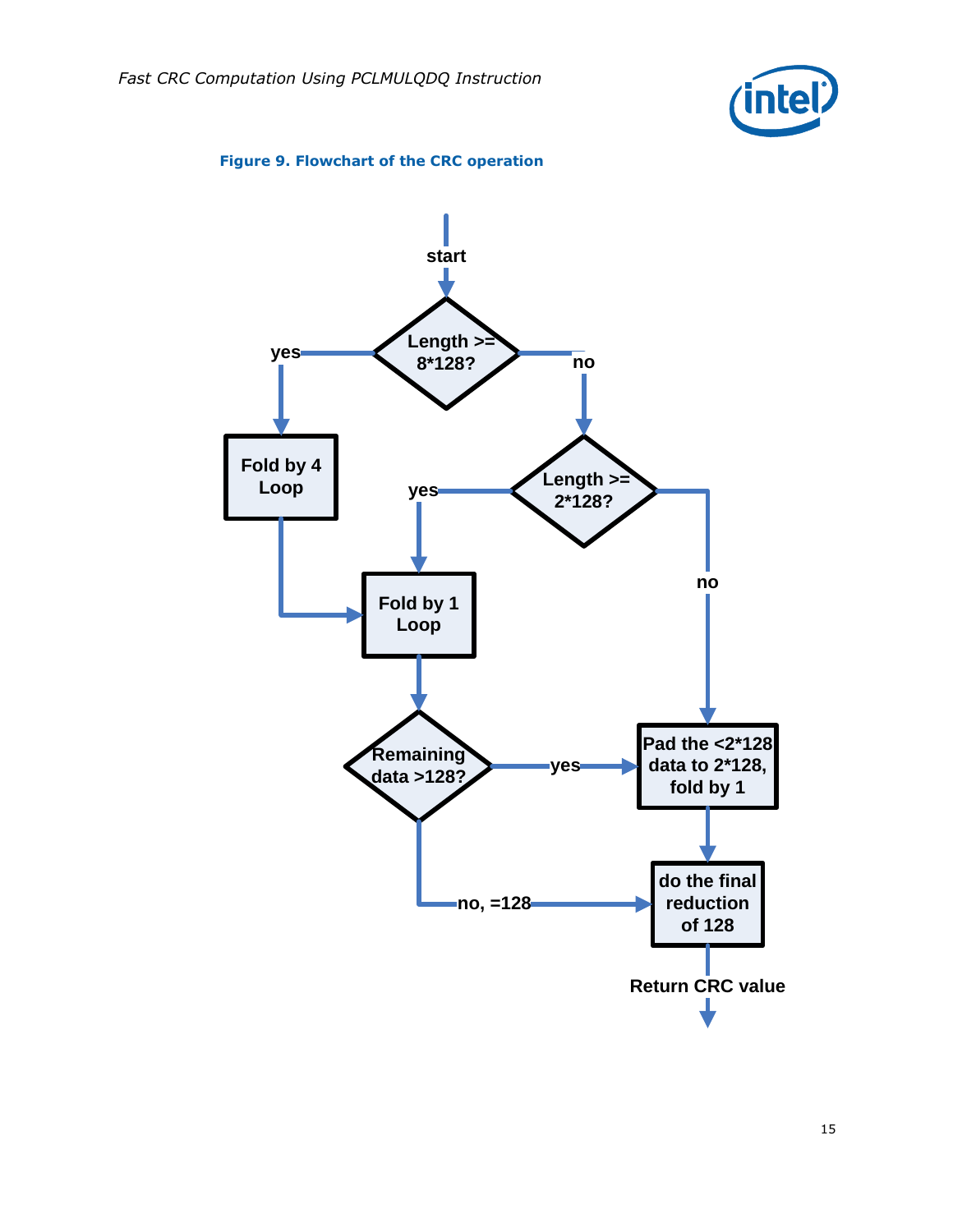

# <span id="page-15-0"></span>**Example of 32-bit CRC (IEEE 802.3)**

These methods can be applied as an example to the IEEE 802.3 CRC. These are the key constants that need to be computed for this example. For other 32-bit CRC applications, the constants need to be recomputed using the formulae given in the previous sections.

- $P(x) = 0x104C11DB7;$
- $k1 = x^{4*128+64}$  $mod P(x) = 0x8833794C$
- $k2 = x^{4*128}$  $mod P(x) = 0xE6228B11$
- $k3 = x^{128+64}$  $mod P(x) = 0xC5B9CD4C$
- $k4 = x^{128}$ **<sup>128</sup> mod P(x) = 0xE8A45605**
- $k5 = x^{96}$ **<sup>96</sup> mod P(x) = 0xF200AA66**
- $k6 = x^{64}$ **<sup>64</sup> mod P(x) = 0x490D678D**
- $\mu = \lfloor x^{64}/P(x) \rfloor$ **<sup>64</sup>/P(x) = 0x104D101DF**

# <span id="page-15-1"></span>*16-bit CRC*

If the CRC is required for a polynomial of degree smaller than 32, say 16, the same methods described above, will work if we use a modulus scaling approach. We use the property:

 $A \equiv B \mod C \Rightarrow A \bullet K \equiv B \bullet K \mod C \bullet K$ 

This means that, if we multiply the modulus (C) and the number to be reduced (A) with the same constant, then the intermediate result of the modular operation using these modified values will be  $(B \cdot K)$  - this intermediate result can be divided with the same constant to achieve B, which is the desired result.

If our polynomial  $P(x)$  is of degree 16, we multiply it with  $x^{16}$  and achieve a 32-degree polynomial Q(x). In a 32-bit CRC operation, the data buffer to be reduced is multiplied with  $x^{32}$ . For the 16-bit CRC, instead of multiplying the data buffer with  $x^{16}$ , we multiply it with  $x^{32}$  to achieve the same scaling as modulus polynomial. Now that both modulus and operand are scaled with the same constant,  $x^{16}$ , we can proceed with the 32-bit CRC algorithm described above. The constants are also pre-computed using the scaled modulus polynomial  $Q(x)$ . At the very end of the CRC operation, the most significant 16 bits of the final CRC value are returned (the lower 16 bits are zero).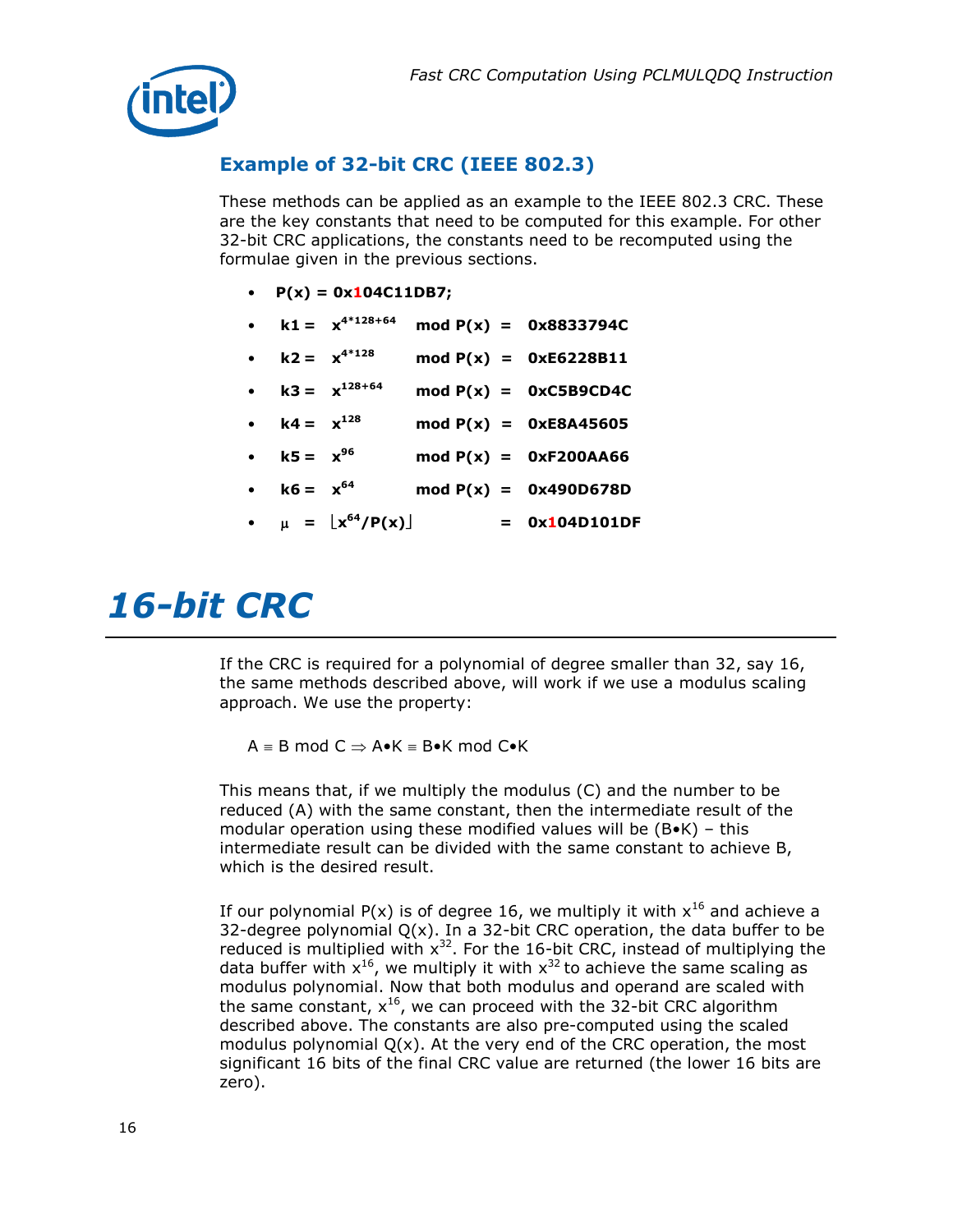

For 16-bit CRC we should note that the suggested method is also optimal in addition to being convenient - we cannot take advantage of the smaller size of the CRC polynomial and find a faster implementation since the carry-less multiplication instruction is defined on a fixed operand size of 64 bits.

# <span id="page-16-0"></span>*64-bit CRC*

If we have applications that require a CRC with a polynomial degree greater than 32, we can use similar techniques described in the previous sections to compute a 64 bit CRC.

The process of folding is exactly the same (with different constants) with minor differences in the final reduction flow.

## <span id="page-16-1"></span>**Final Reduction of 128-bits**

In the 3<sup>rd</sup> Step, the 64-bit CRC value is computed from the remaining 128bit data as shown in Figure 10. Note that  $k_5$  is a 64-bit value defined as  $k_5 =$ **[x <sup>128</sup> mod P(x)]**. The remaining 128-bit data is reduced into the 64-bit CRC value using a traditional GF(2) Polynomial Barrett reduction

#### **Figure 10. Final reduction from 128 bits to 64-bit CRC**

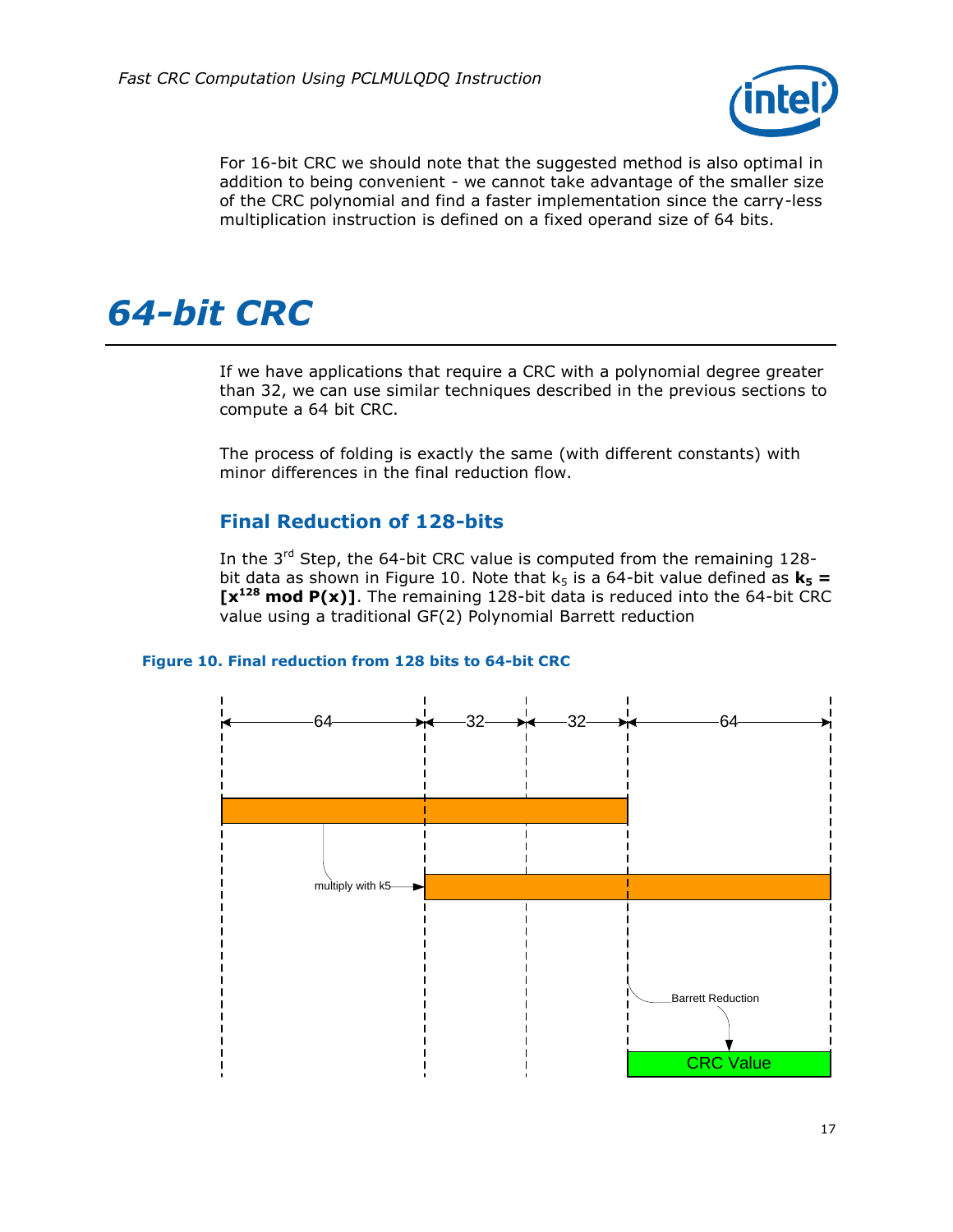

The Barrett Reduction Algorithm is shown in Algorithm 2.

**Algorithm 2. Barrett Reduction Algorithm for a degree-64 polynomial modulus (polynomials defined over GF(2))**

> **Input:** degree-127 polynomial R(x), degree-64 polynomial P(x),  $\mu = \lfloor (x^{128} /$  $P(x)$

**Output:**  $C(x) = R(x) \text{ mod } P(x)$ 

**Step 1:**  $T1(x) = (R(x)/x^{64}) \cdot \mu$ 

**Step 2:**  $T2(x) = \lfloor (T1(x)/x^{64}) \rfloor \cdot P(x)$ 

**Step 3:**  $C(x) = R(x) \oplus T2(x) \mod x^{64}$ 

After step 3, the 64 high-order coefficients of C will be 0.

Note that since  $P(x)$  and  $\mu$  are 65 bits in length, the carry-less multiplication has to be performed with a PCLMULQDQ and an XOR operation.

# <span id="page-17-0"></span>*Bit-Reflection*

Some CRC applications work on bit-reflected data. In such cases, our methodology can be efficiently applied in a bit-reflected domain without a need for back and forth bit reflections. This is possible, because PCLMULQDQ and PXOR operations are bit-order agnostic. However, the 127-bit result of carry-less multiplication of two 64-bit numbers is stored into the least significant 127-bits of the 128-bit XMM register. In the bit-reflected domain, a left-shift is needed after a carry-less multiplication in order to preserve the correct result. This can be described by the following property of carry-less multiplication of bit-reflected operations:

(bit-reflected(A) •bit-reflected(B)) <<  $1 = \text{bit-reflected}(A \cdot B)$ 

where the bit-reflection on A and B is performed on their size (n bits) and the bit-reflection on the product is performed over 2n bits.

One possible optimization is to do the left-shift on one of the multiplicands prior to the multiplication of bit-reflected operands. In the folding methods described above for 32-bit CRC, multiplications take place between the data and a pre-computed (32-bit) constant. If this constant is generated in already left-shifted form, carry-less multiplication of bit-reflected operands will compute the correct result without a need for a following left-shift on the result. With this optimization, the reflected constant will be 33 bits in length as shown in Figure 11. Note that we need to compute the folding constants differently, such that when we perform a bit-reflection, the constants occupy least-significant-bit (lsb) positions (to permit us to perform a left-shift operation). The example for bit-reflected application shown in the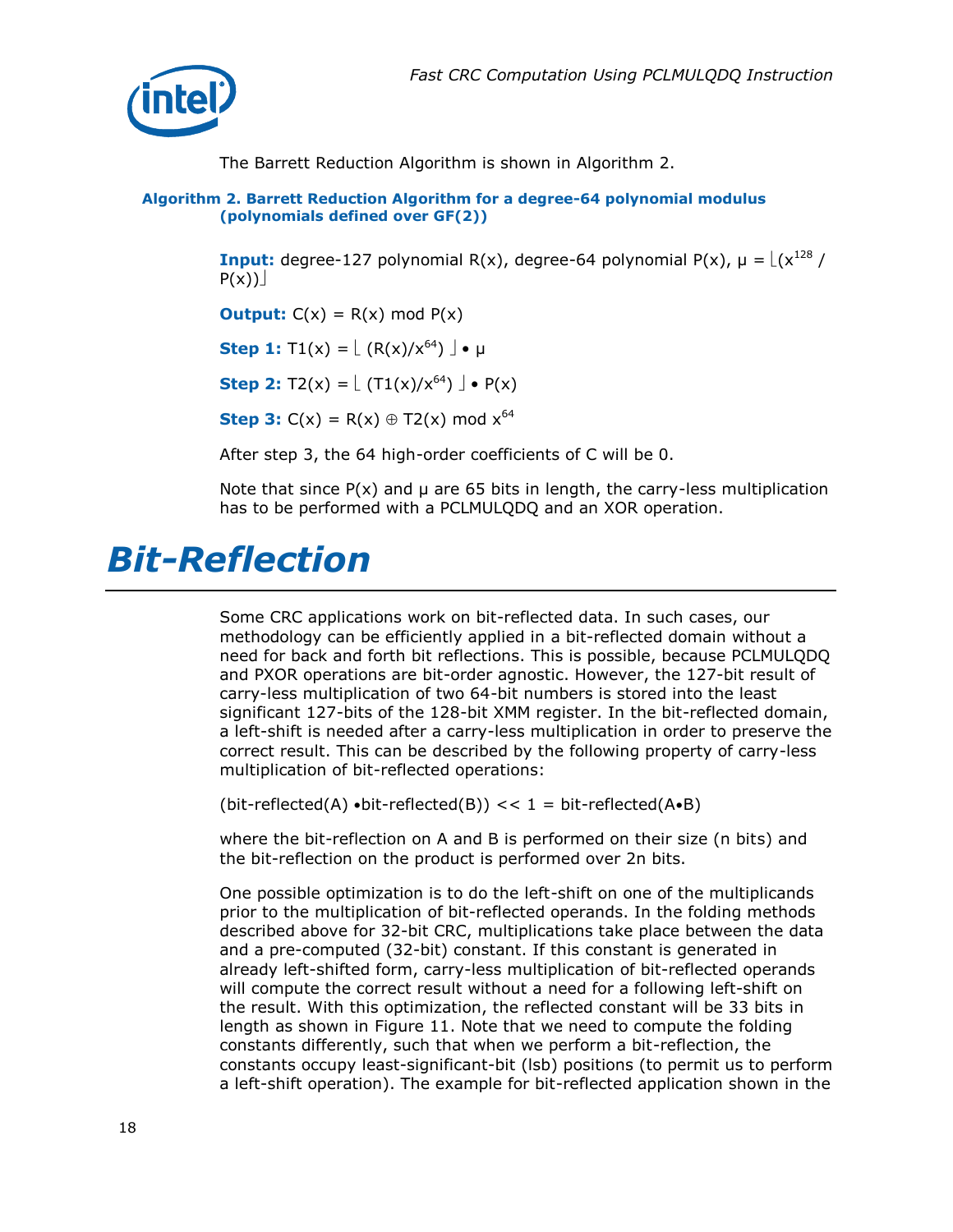

next sub-section illustrates this (contrast it with the previous example for normal bit ordering of IEEE 802.3).

Another way to accomplish the same efficiency during folding is to compute the constants differently and keep the size of the reflected constant the same i.e., 32 bits. Consider the example of  $k4 = x^{128}$  mod  $P(x)$ ; to generate the equivalent constant for reflected operations, we could instead generate  $k4 = x^{128-1} \mod P(x)$ , in bit-reflected form – the PCLMULQDQ operation in bit-reflected domain scales the product by x, compensating for the "-1" in the exponent of the new constant. Thus no shifting of the product will be needed. In either method, we can reuse the same code (with different constants). For the rest of the discussion however, we focus on the first method.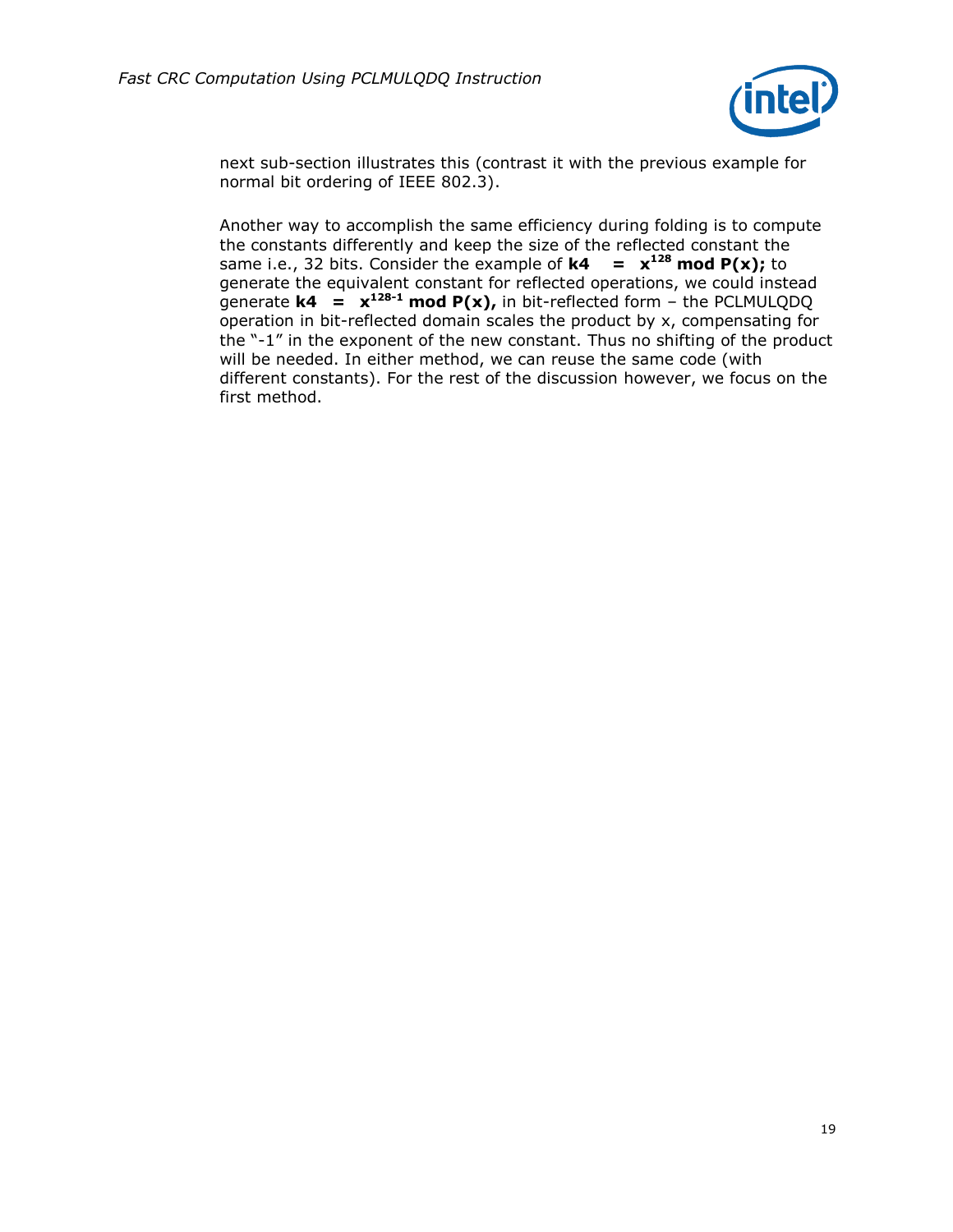

### **Figure 11: Carry-less Multiplication on Bit-Reflected Data**

### **PCLMULQDQ in Normal Domain**



#### **PCLMULQDQ in Bit-Reflected Domain**



#### **PCLMULQDQ with a 32-bit Constant in Bit-Reflected Domain**

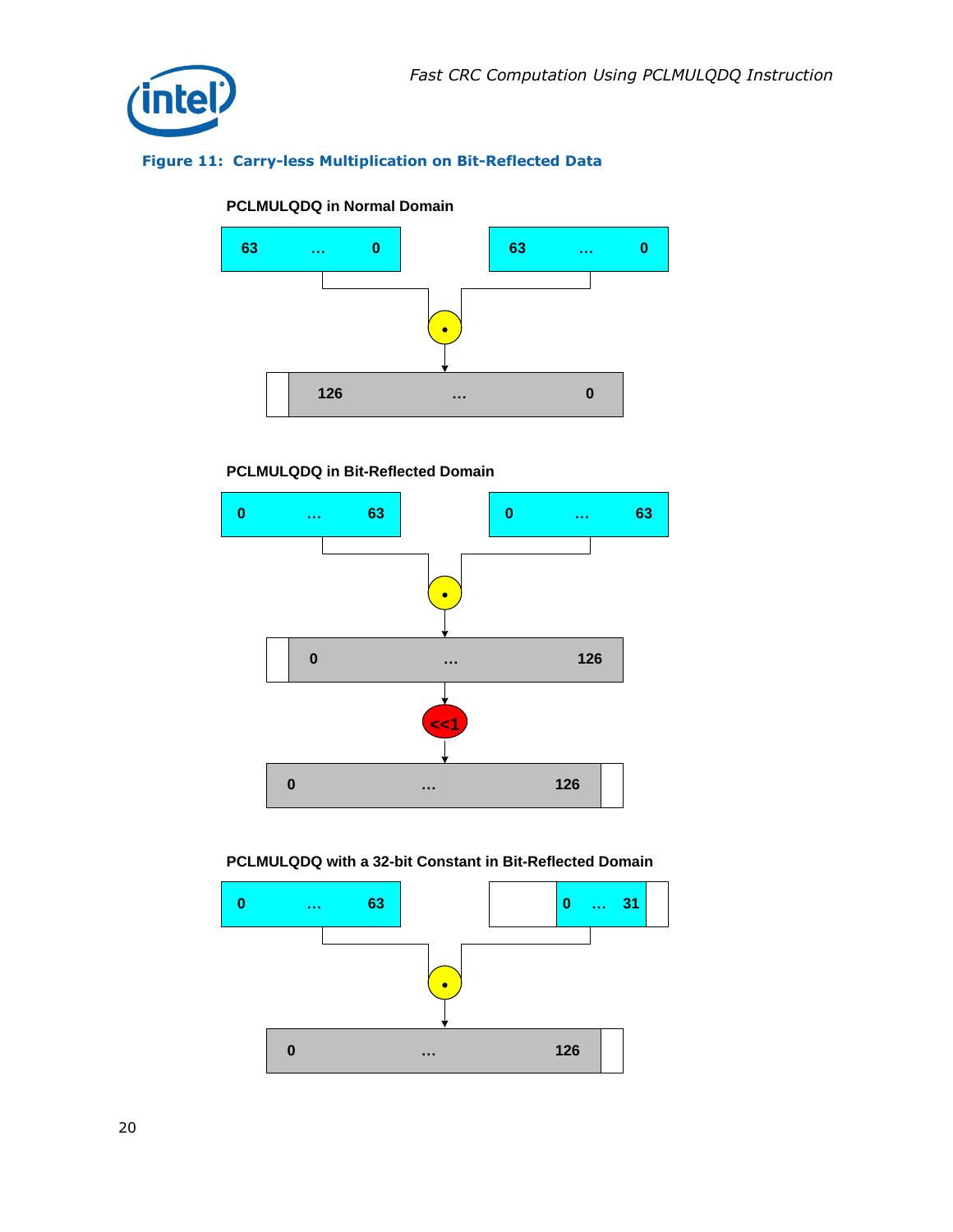

The final Barrett reduction of the CRC for the bit-reflected input has the same steps as the normal version. The only difference will be the alignment of the data and the requirement to select data from different parts of the intermediate results. Figure 12 illustrates the Barrett steps for normal and bit-reflected inputs and shows the difference. The notation X' denotes a bitreflected form of X – formally defined as  $X'[i] = X[n-1-i]$  for i=0 through (n-1), where X has n bits and [i] refers to the  $i<sup>th</sup>$  least-significant bit of X.

#### **Figure 12. Polynomial (GF(2)) Barrett Reduction steps for normal and bitreflected input**



# <span id="page-20-0"></span>**Example of 32-bit CRC with bit-reflected data (gzip CRC)**

The above methods can be applied as an example to the gzip CRC that operates on bit-reflected data. These are the constants that need to be computed for this example. Note that the constants need to be computed using the formulae given in this example.  $P(x)'$  and  $\mu'$  are 33-bit reflected constants, whereas other constants are 64-bit reflections.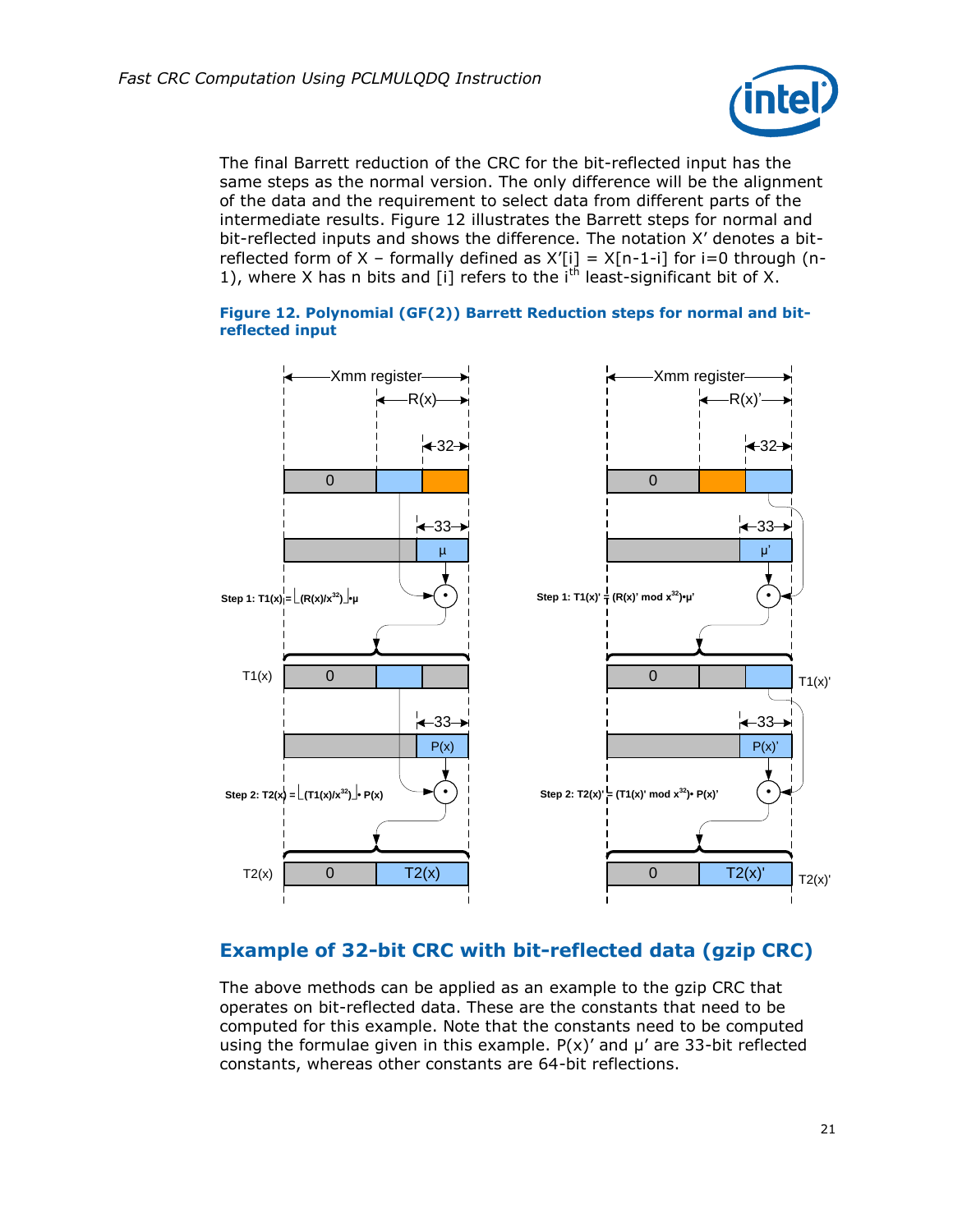

Bit-reflected constants:

- **P(x)' = 0x1DB710641;**
- $k1' = (x^{4*128+32} \mod P(x) << 32)' << 1 = 0x154442bd4$
- **k**2' =  $(x^{4*128-32} \mod P(x)$  << 32)' << 1 =  $0x1c6e41596$
- $k3' = (x^{128+32})$ **128+32 mod P(x) << 32)' << 1 = 0x1751997d0**
- $k4' = (x^{128-32})$ **128-32 mod P(x) << 32)' << 1 = 0x0ccaa009e**
- $k5' = (x^{64})$ mod  $P(x)$  << 32)' << 1 =  $0x163cd6124$
- $k6' = (x^{32})$ **<sup>32</sup> mod P(x) << 32)' << 1 = 0x1db710640**
- $\mu' = (\lfloor x^{64}/P(x) \rfloor)'$ **<sup>64</sup>/P(x))' = 0x1F7011641**

§

# <span id="page-21-0"></span>*Conclusion*

We presented a fast and efficient method of computing CRC on IA processors with generic polynomials using the carry-less multiplication instruction – PCLMULQDQ. This instruction has been introduced in the Westmere processor.

Instead of reducing the entire message with traditional reduction algorithms, we use a faster folding approach to reduce an arbitrary length buffer to a small fixed size to be reduced further by traditional methods such as Barrett reduction over GF(2) polynomials.

A Parallelized folding approach is used to maximize the throughput of PCLMULQDQ instructions. We show how to do this efficiently for data buffers of arbitrary length. This method enables good performance on a range of IA cores that will support the PCLMULQDQ instruction.

Using PCLMULQDQ, we can compute CRC for any polynomial without the need for large lookup-tables as required by conventional software methods. The methods for computing CRC described in this paper will also permit much faster computations than the best lookup-table based software approaches.